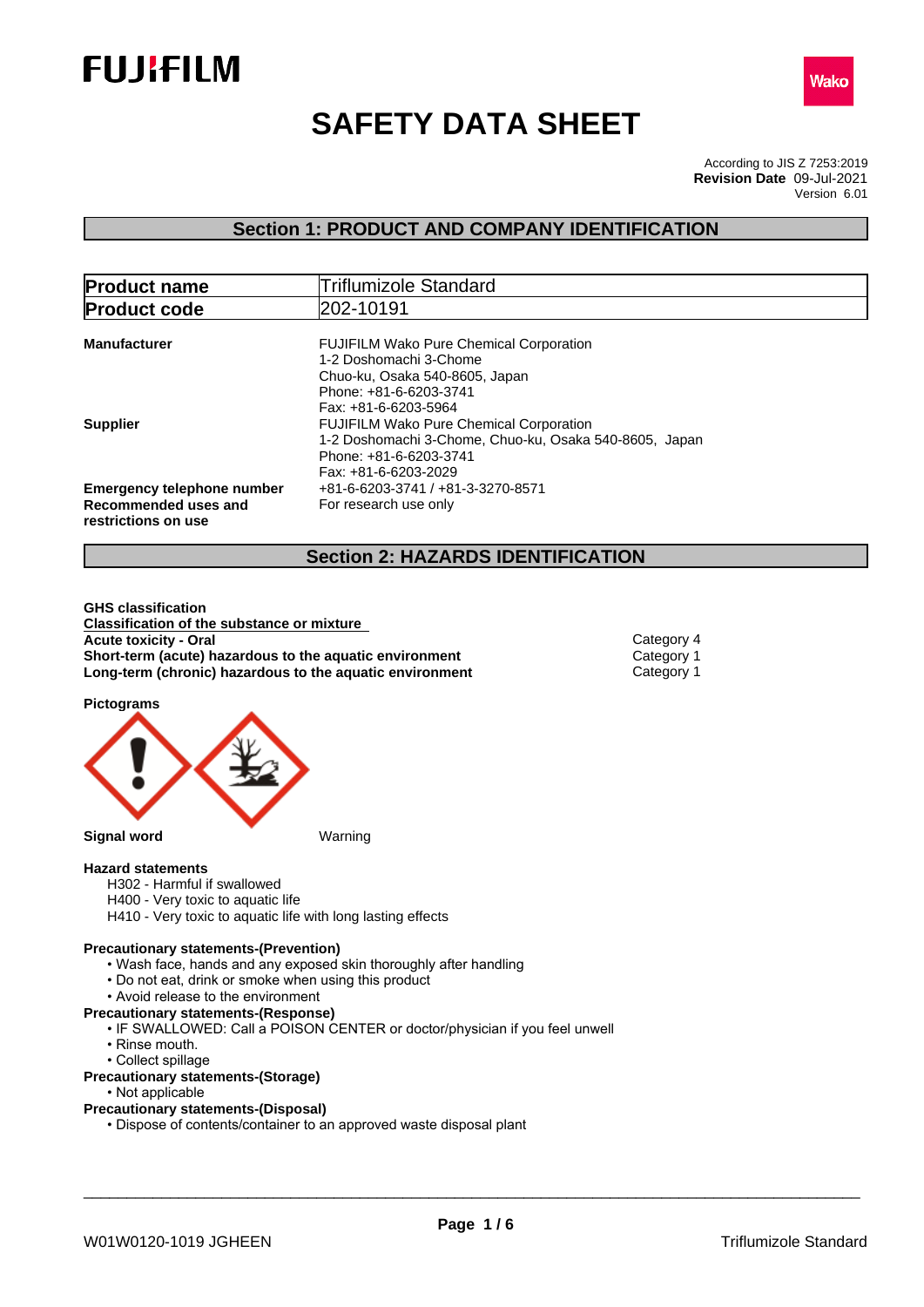| <b>Others</b>        |  |
|----------------------|--|
| <b>Other hazards</b> |  |

**Not available** 

### **Section 3: COMPOSITION/INFORMATION ON INGREDIENTS**

**Single Substance or Mixture** Substance

#### **Formula** C15H15ClF3N3O

| Chemical Name | Weiaht-%    | .<br>Molecular weight | <b>ENCS</b>            | <b>ICLIL</b><br>. .<br>. NO.<br>ISHL | <b>RN</b><br>'N.<br>-nr<br>unu |
|---------------|-------------|-----------------------|------------------------|--------------------------------------|--------------------------------|
| Triflumizole  | QR.<br>JU.U | 345.75                | $- - -$<br>-- ان.<br>ິ |                                      | <b>68694-</b><br>. .<br>,,,,,  |

**Impurities and/or Additives:** Not applicable

### **Section 4: FIRST AID MEASURES**

#### **Inhalation**

Remove to fresh air. If symptoms persist, call a physician.

#### **Skin contact**

Wash off immediately with soap and plenty of water. If symptoms persist, call a physician.

#### **Eye contact**

IF IN EYES: Rinse cautiously with water for several minutes. Remove contact lenses, if present and easy to do. Continue rinsing. Immediate medical attention is required.

### **Ingestion**

Rinse mouth. Never give anything by mouth to an unconscious person. Call a physician or poison control center immediately. Do not induce vomiting without medical advice.

#### **Protection of first-aiders**

Use personal protective equipment as required.

### **Section 5: FIRE FIGHTING MEASURES**

#### **Suitable extinguishing media**

Water spray (fog), Carbon dioxide (CO2), Foam, Extinguishing powder, Sand

#### **Unsuitable extinguishing media**

No information available

#### **Specific hazards arising from the chemical product**

Thermal decomposition can lead to release of irritating and toxic gases and vapors.

#### **Special extinguishing method**

No information available

### **Special protective actions for**

### **fire-fighters**

Use personal protective equipment as required.Firefighters should wear self-contained breathing apparatus and full firefighting turnout gear.

### **Section 6: ACCIDENTAL RELEASE MEASURES**

### **Personal precautions, protective equipment and emergency procedures**

For indoor, provide adequate ventilation process until the end of working. Deny unnecessary entry other than the people involved by, for example, using a rope. While working, wear appropriate protective equipments to avoid adhering it on skin, or inhaling the gas. Work from windward, and retract the people downwind.

#### **Environmental precautions**

To be careful not discharged to the environment without being properly handled waste water contaminated.

### **Methods and materials for contaminent and methods and materials for cleaning up**

Sweep up and gather scattered particles, and collect it in an empty airtight container.

### **Recoverly, neutralization**

No information available

### **Secondary disaster prevention measures**

Clean contaminated objects and areas thoroughly observing environmental regulations.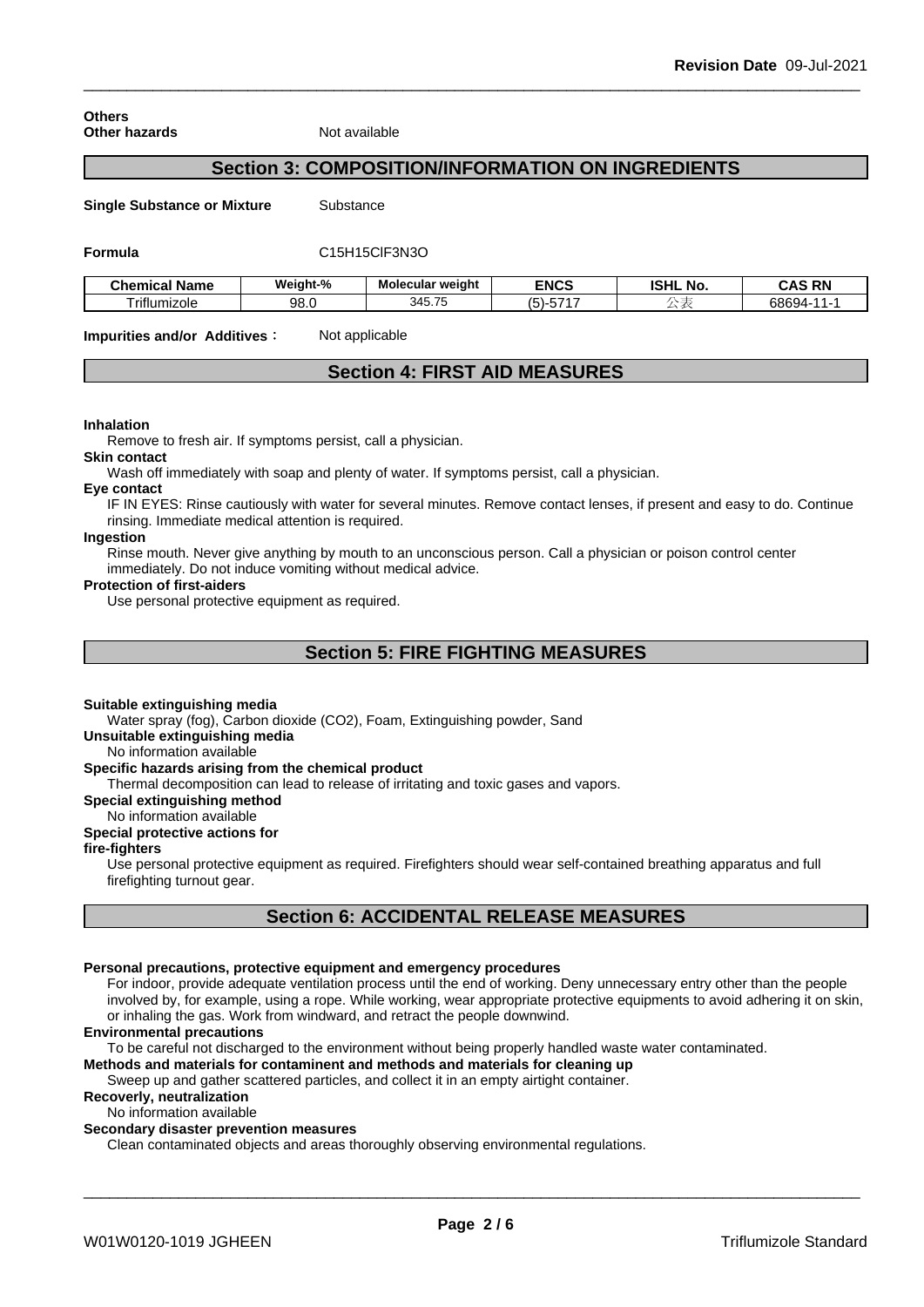### **Section 7: HANDLING AND STORAGE**

### **Handling**

#### **Technical measures**

Avoid contact with strong oxidizing agents. Use with local exhaust ventilation.

#### **Precautions**

Do not rough handling containers, such as upsetting, falling, giving a shock, and dragging. Prevent leakage, overflow, and scattering. Not to generate steam and dust in vain. Seal the container after use. After handling, wash hands and face, and then gargle. In places other than those specified, should not be smoking or eating and drinking. Should not be brought contaminated protective equipment and gloves to rest stops. Deny unnecessary entry of non-emergency personnel to the handling area.

#### **Safety handling precautions**

Avoid contact with skin, eyes or clothing. Use personal protective equipment as required.

#### **Storage**

| Safe storage conditions   |             |
|---------------------------|-------------|
| <b>Storage conditions</b> | Keep conta  |
| Safe packaging material   | Glass       |
| Incompatible substances   | Strong oxid |

Keep container protect from light tightly closed. Store in a cool (2-10 °C) place. **Safe packaging material** Glass **Strong oxidizing agents** 

### **Section 8: EXPOSURE CONTROLS/PERSONAL PROTECTION**

#### **Engineering controls**

In case of indoor workplace, seal the source or use a local exhaust system. Provide the safety shower facility, and handand eye-wash facility. And display their position clearly.

**Exposure limits** This product, as supplied, does not contain any hazardous materials with occupational exposure limits established by the region specific regulatory bodies.

#### **Personal protective equipment**

**Respiratory protection** Dust mask **Hand protection**<br> **Eye protection**<br> **Eye protection**<br> **Exercise Protective eveglation** Skin and body protection **General hygiene considerations**

protective eyeglasses or chemical safety goggles<br>Long-sleeved work clothes

Handle in accordance with good industrial hygiene and safety practice.

### **Section 9: PHYSICAL AND CHEMICAL PROPERTIES**

| <b>Form</b>                                            |                                                  |
|--------------------------------------------------------|--------------------------------------------------|
| Color                                                  | White - slightly yellow                          |
| Appearance                                             | crystals - crystalline powder                    |
| Odor                                                   | No data available                                |
| Melting point/freezing point                           | $63 - 66 °C$                                     |
| Boiling point, initial boiling point and boiling range | No data available                                |
| <b>Flammability</b>                                    | No data available                                |
| <b>Evaporation rate:</b>                               | No data available                                |
| Flammability (solid, gas):                             | No data available                                |
| Upper/lower flammability or                            |                                                  |
| explosive limits                                       |                                                  |
| Upper:                                                 | No data available                                |
| Lower :                                                | No data available                                |
| <b>Flash point</b>                                     | No data available                                |
| Auto-ignition temperature:                             | No data available                                |
| Decomposition temperature:                             | No data available                                |
| рH                                                     | No data available                                |
| Viscosity (coefficient of viscosity)                   | No data available                                |
| <b>Dynamic viscosity</b>                               | No data available                                |
| <b>Solubilities</b>                                    | acetone: Very soluble. water: sparingly soluble. |
| n-Octanol/water partition coefficient: (log Pow)       | No data available                                |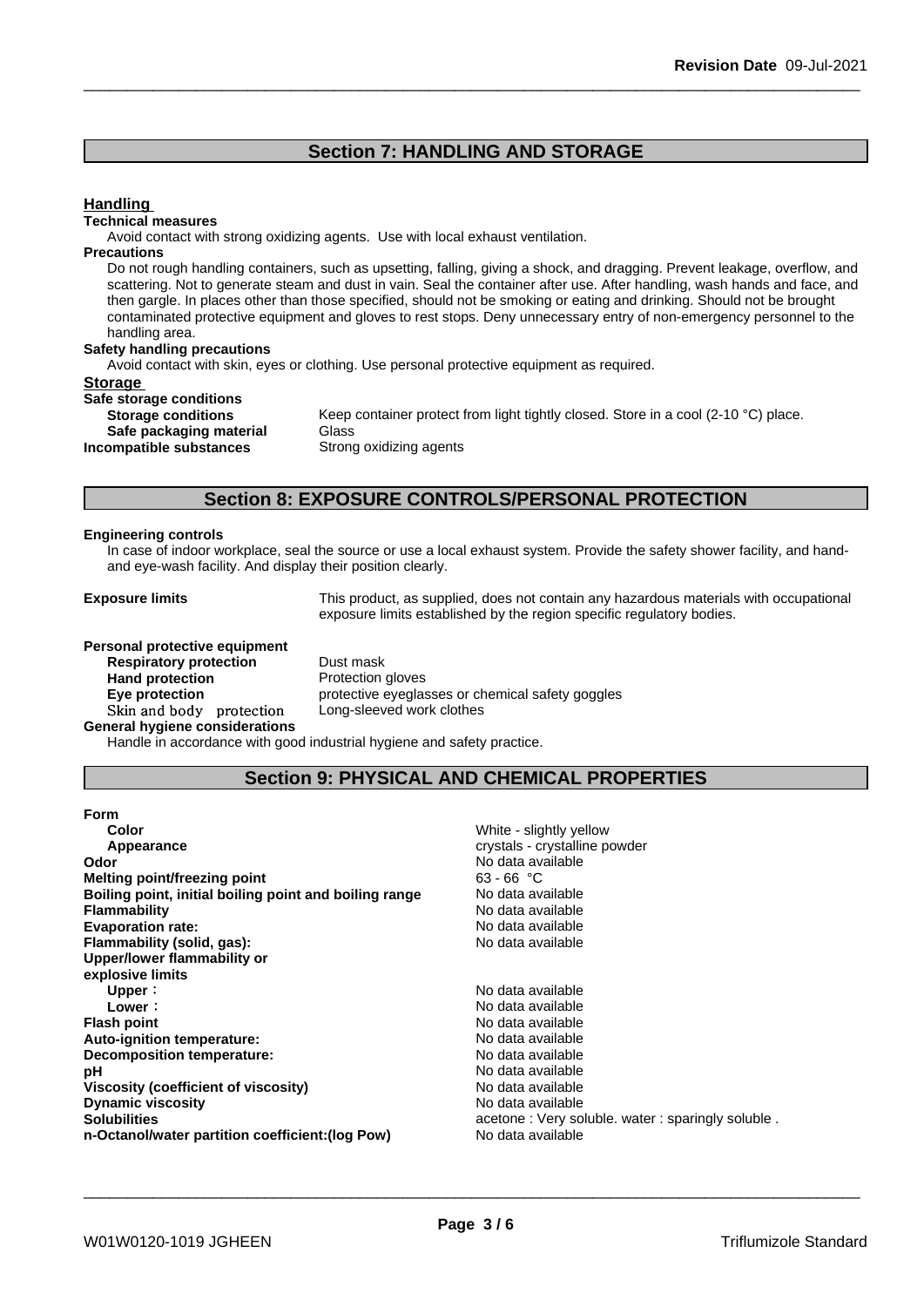**Vapour pressure**<br> **Specific Gravity / Relative density**<br> **Specific Gravity / Relative density**<br> **No data available Specific Gravity / Relative density Vapour density Particle characteristics** No data available

**No data available** 

## **Section 10: STABILITY AND REACTIVITY**

**Stability**

**Reactivity** No data available **Chemical stability** May be altered by light. Decomposes by light. **Hazardous reactions** None under normal processing **Conditions to avoid** Extremes of temperature and direct sunlight **Incompatible materials** Strong oxidizing agents **Hazardous decomposition products** Carbon monooxide (CO), Carbon dioxide (CO2), Nitrogen oxides (NOx), Halides

### **Section 11: TOXICOLOGICAL INFORMATION**

**Acute toxicity**

| <b>Chemical Name</b> | Oral LD50          | <b>Dermal LD50</b>  | <b>Inhalation LC50</b>             |
|----------------------|--------------------|---------------------|------------------------------------|
| Triflumizole         | 715 mg/kg<br>Rat : | Rat<br>. 5000 mg/kg | (Rat)4 h<br>- 3.6 mg/L             |
|                      |                    | Rat<br>, a/ka       | 3200 mg/m <sup>3</sup><br>(Rat)4 h |

| No data available |  |
|-------------------|--|
| No data available |  |
| No data available |  |
| No data available |  |
| No data available |  |
| No data available |  |
| No data available |  |
| No data available |  |
| No data available |  |
|                   |  |

### **Section 12: ECOLOGICAL INFORMATION**

**Ecotoxicity** No information available

**Other data** No data available

**Persistence and degradability** No information available<br>**Bioaccumulative potential** No information available **Bioaccumulative potential** 

**Mobility** in soil No information available **Hazard to the ozone layer** No information available

### **Section 13: DISPOSAL CONSIDERATIONS**

**Waste from residues**

Disposal should be in accordance with applicable regional, national and local laws and regulations. **Contaminated container and contaminated packaging**

Disposal should be in accordance with applicable regional, national and local laws and regulations.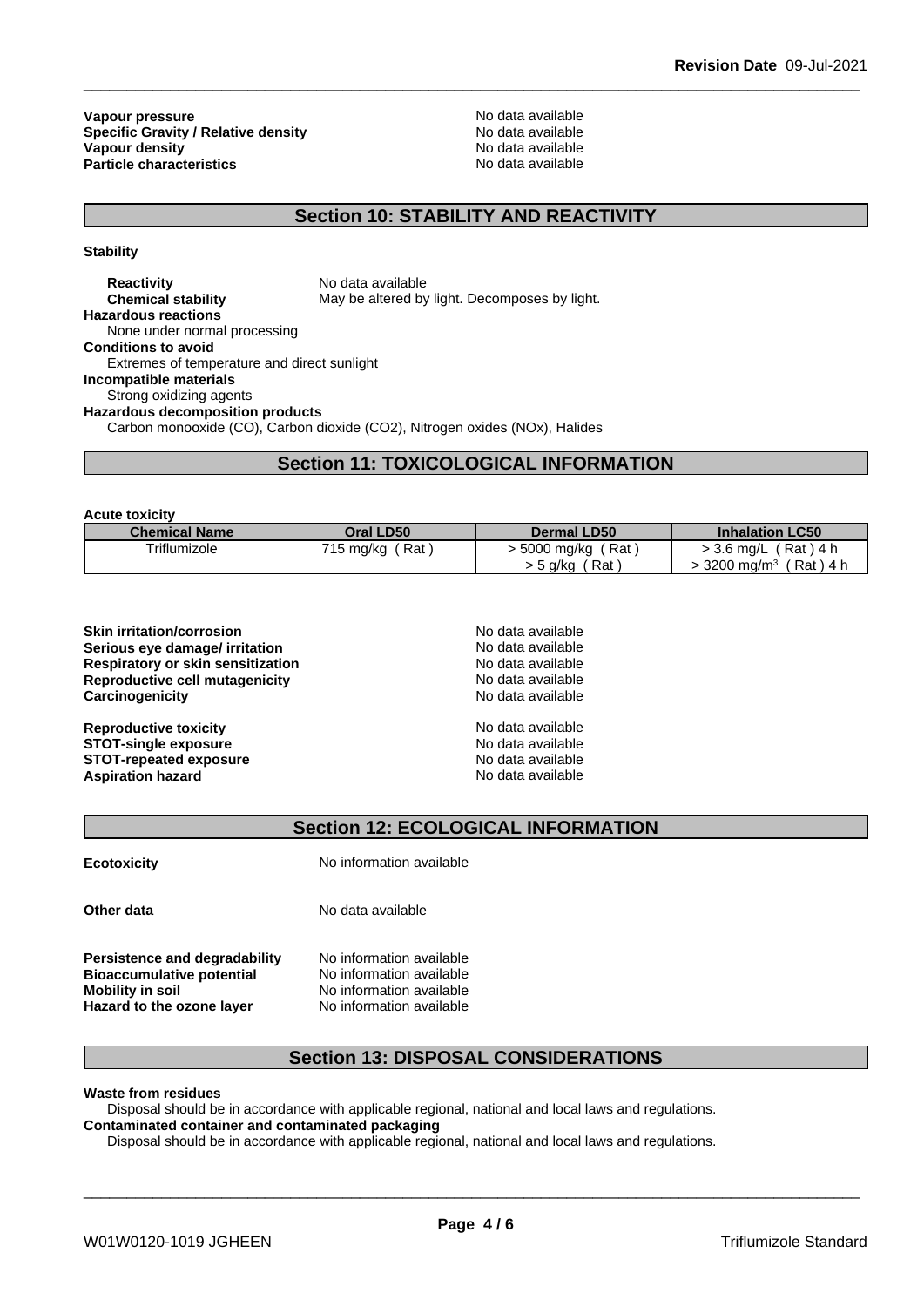## **Section 14: TRANSPORT INFORMATION**

| <b>ADR/RID</b>                                  |                                                                                       |
|-------------------------------------------------|---------------------------------------------------------------------------------------|
| UN number                                       | UN3077                                                                                |
| Proper shipping name:                           | Environmentally hazardous substance, solid, n.o.s. (Triflumizole)                     |
| <b>UN classfication</b>                         | 9                                                                                     |
| <b>Subsidiary hazard class</b>                  |                                                                                       |
| <b>Packing group</b>                            | Ш                                                                                     |
| <b>Marine pollutant</b>                         | Yes                                                                                   |
| <b>IMDG</b>                                     |                                                                                       |
| UN number                                       | UN3077                                                                                |
| Proper shipping name:                           | Environmentally hazardous substance, solid, n.o.s. (Triflumizole)                     |
| UN classfication                                | 9                                                                                     |
| <b>Subsidiary hazard class</b>                  |                                                                                       |
| <b>Packing group</b>                            | III                                                                                   |
| <b>Marine pollutant (Sea)</b>                   | Yes                                                                                   |
| Transport in bulk according to                  | No information available                                                              |
| Annex II of MARPOL 73/78 and                    |                                                                                       |
| the IBC Code                                    |                                                                                       |
| <b>IATA</b>                                     |                                                                                       |
| UN number                                       | UN3077                                                                                |
| Proper shipping name:                           | Environmentally hazardous substance, solid, n.o.s. (Triflumizole)                     |
| <b>UN classfication</b>                         | 9                                                                                     |
| <b>Subsidiary hazard class</b>                  |                                                                                       |
| <b>Packing group</b>                            | Ш                                                                                     |
| <b>Environmentally Hazardous</b>                | Yes                                                                                   |
| <b>Substance</b>                                |                                                                                       |
|                                                 |                                                                                       |
|                                                 | <b>Section 15: REGULATORY INFORMATION</b>                                             |
|                                                 |                                                                                       |
| <b>International Inventories</b>                |                                                                                       |
| <b>EINECS/ELINCS</b>                            |                                                                                       |
| <b>TSCA</b>                                     |                                                                                       |
|                                                 |                                                                                       |
| Japanese regulations                            |                                                                                       |
| <b>Fire Service Act</b>                         | Not applicable                                                                        |
| <b>Poisonous and Deleterious</b>                | Not applicable                                                                        |
| <b>Substances Control Law</b>                   |                                                                                       |
| Industrial Safety and Health Act Not applicable |                                                                                       |
| <b>Regulations for the carriage</b>             | Noxious Substances (Ordinance Art.3, Ministry of Transportation Ordinance Regarding   |
| and storage of dangerous                        | Transport by Ship and Storage, Attached Table 1)                                      |
| goods in ship                                   |                                                                                       |
| <b>Civil Aeronautics Law</b>                    | Misellaneous Dangerous Substances and Articles (Ordinance Art.194, MITL Nortification |
| Pollutant Release and Transfer Not applicable   | for Air Transportation of Explosives etc., Attached Table 1)                          |
|                                                 |                                                                                       |
|                                                 |                                                                                       |
| <b>Register Law</b>                             |                                                                                       |
| <b>Export Trade Control Order</b>               | Not applicable                                                                        |
|                                                 |                                                                                       |
|                                                 | <b>Section 16: OTHER INFORMATION</b>                                                  |
| Key literature references and                   | NITE: National Institute of Technology and Evaluation (JAPAN)                         |

**Key literature references and NITE**: National Institute of Technology and Evaluation (JAPAN)<br>**sources for data etc.** http://www.safe.nite.go.jp/japan/db.html IATA dangerous Goods Regulations RTECS:Registry of Toxic Effects of Chemical Substances Japan Industrial Safety and Health Association GHS Model SDS Dictionary of Synthetic Oraganic Chemistry , SSOCJ, Koudansha Scientific Co.Ltd. Chemical Dictionary, Kyouritsu Publishing Co., Ltd. etc

**Disclaimer**

\_\_\_\_\_\_\_\_\_\_\_\_\_\_\_\_\_\_\_\_\_\_\_\_\_\_\_\_\_\_\_\_\_\_\_\_\_\_\_\_\_\_\_\_\_\_\_\_\_\_\_\_\_\_\_\_\_\_\_\_\_\_\_\_\_\_\_\_\_\_\_\_\_\_\_\_\_\_\_\_\_\_\_\_\_\_\_\_\_\_